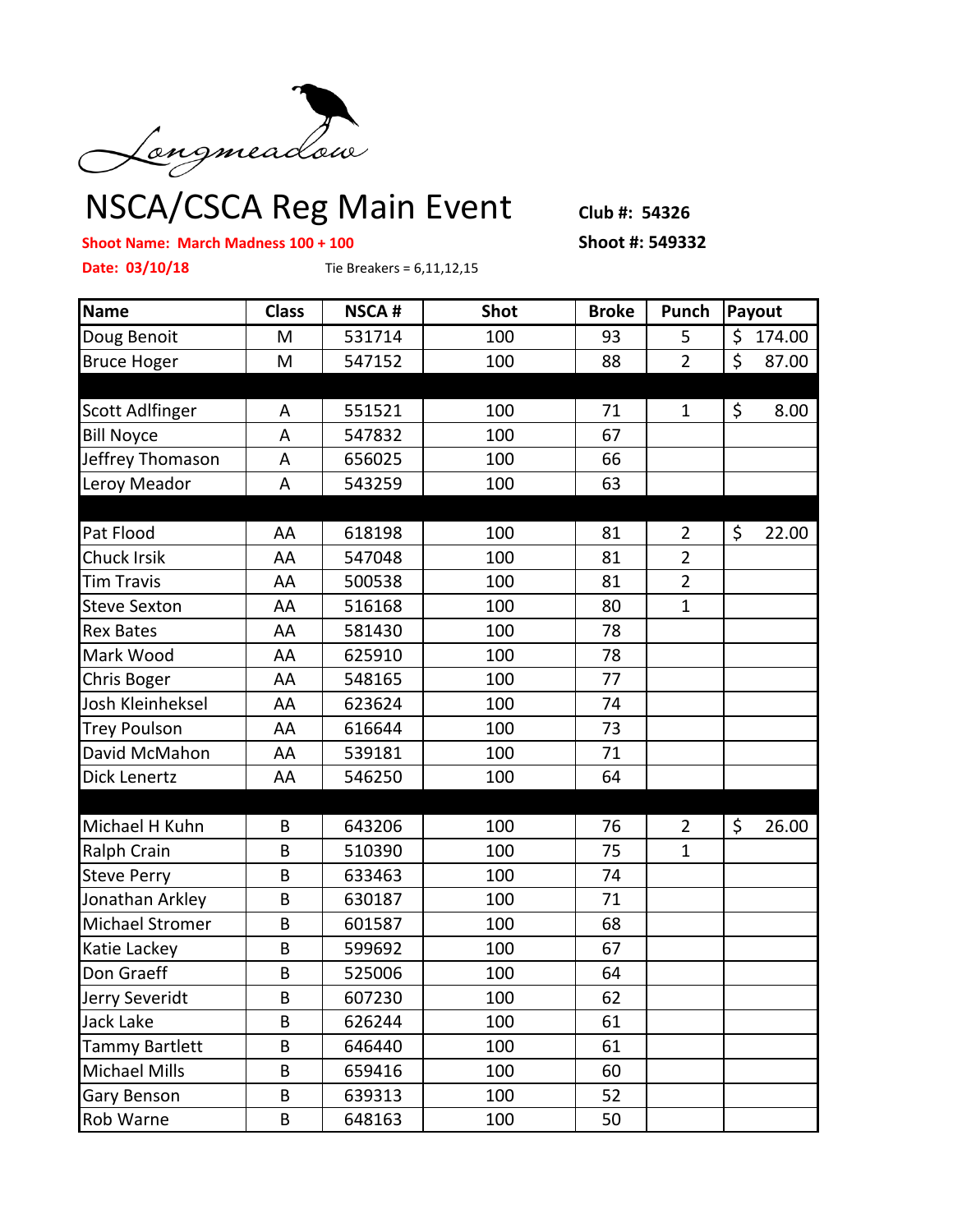| Vince Kingsley          | <b>Buddy</b>   | V Kingsley     | 100 | 59 | $\mathbf{1}$   | \$<br>12.00 |
|-------------------------|----------------|----------------|-----|----|----------------|-------------|
| <b>Scott Hughes</b>     | <b>Buddy</b>   | S Hughs        | 100 | 50 |                |             |
| Luke Kingsley           | <b>Buddy</b>   | L Kingsley     | 100 | 46 |                |             |
| Roy French              | <b>Buddy</b>   | R French       | 100 | 34 |                |             |
| <b>Frank Schenck</b>    | <b>Buddy</b>   | F Schenck      | 100 | 31 |                |             |
| Joey Osborne            | <b>Buddy</b>   | J Osborne      | 100 | 31 |                |             |
|                         |                |                |     |    |                |             |
| <b>Nick Reding</b>      | C              | 551266         | 100 | 82 | $\overline{2}$ | \$<br>22.00 |
| Dave Spradlin           | $\mathsf{C}$   | 651177         | 100 | 73 | $\mathbf{1}$   |             |
| Jared Wolfe             | $\mathsf{C}$   | 664409         | 100 | 73 | $\mathbf{1}$   |             |
| Mark Mustard            | $\mathsf{C}$   | 634697         | 100 | 71 |                |             |
| Jeff Irsik              | $\mathsf{C}$   | 610821         | 100 | 70 |                |             |
| Peter Silvestri         | $\mathsf{C}$   | 622008         | 100 | 68 |                |             |
| John Brooker            | $\mathsf{C}$   | 560320         | 100 | 65 |                |             |
| Debra Jones             | $\mathsf{C}$   | 546330         | 100 | 64 |                |             |
| <b>Robert Tresslar</b>  | $\mathsf{C}$   | 562910         | 100 | 55 |                |             |
| Kathy Higgins           | $\overline{C}$ | 546672         | 100 | 55 |                |             |
| <b>Gracy Tresslar</b>   | $\mathsf{C}$   | 599313         | 100 | 52 |                |             |
|                         |                |                |     |    |                |             |
| <b>Rick Minor</b>       | D              | 668792         | 100 | 69 | 4              | \$<br>38.00 |
| Spencer Booth           | D              | 668851         | 100 | 68 | $\overline{2}$ |             |
| <b>Branden Blake</b>    | D              | <b>B</b> Blake | 100 | 68 | $\overline{2}$ |             |
| Gerald Bozarth          | D              | 546415         | 100 | 66 | $\mathbf{1}$   |             |
| Mike Sorensen           | D              | 550792         | 100 | 64 |                |             |
| Logan Reding            | D              | L Reding       | 100 | 63 |                |             |
| Doug Dakins             | D              | 668927         | 100 | 63 |                |             |
| Mike Kuhn               | D              | 643205         | 100 | 63 |                |             |
| Mike Buford             | D              | 639087         | 100 | 63 |                |             |
| <b>Richard Luna</b>     | D              | 668914         | 100 | 60 |                |             |
| <b>Cody Belt</b>        | D              | 667956         | 100 | 55 |                |             |
| <b>Collin Reding</b>    | D              | C Reding       | 100 | 54 |                |             |
| Harold Borden           | D              | 657126         | 100 | 53 |                |             |
| Chris Wolfe             | $\overline{D}$ | 669524         | 100 | 46 |                |             |
| Ava Mcelvaney           | D              | 668051         | 100 | 45 |                |             |
| David Turner            | D              | D Turner       | 100 | 43 |                |             |
| Keith Kubiak            | D              | 669043         | 100 | 42 |                |             |
| Tom Belt                | D              | 668483         | 100 | 39 |                |             |
| Jonathan Coe            | D              | J Coe          | 100 | 31 |                |             |
| <b>Gregory Ferguson</b> | E              | 665675         | 100 | 63 | $\mathbf{1}$   | \$<br>6.00  |
| Paul Wood               | $\mathsf E$    | 660623         | 100 | 48 |                |             |
| Robert Spradlin         | E              | 660671         | 100 | 35 |                |             |
|                         |                |                |     |    |                |             |